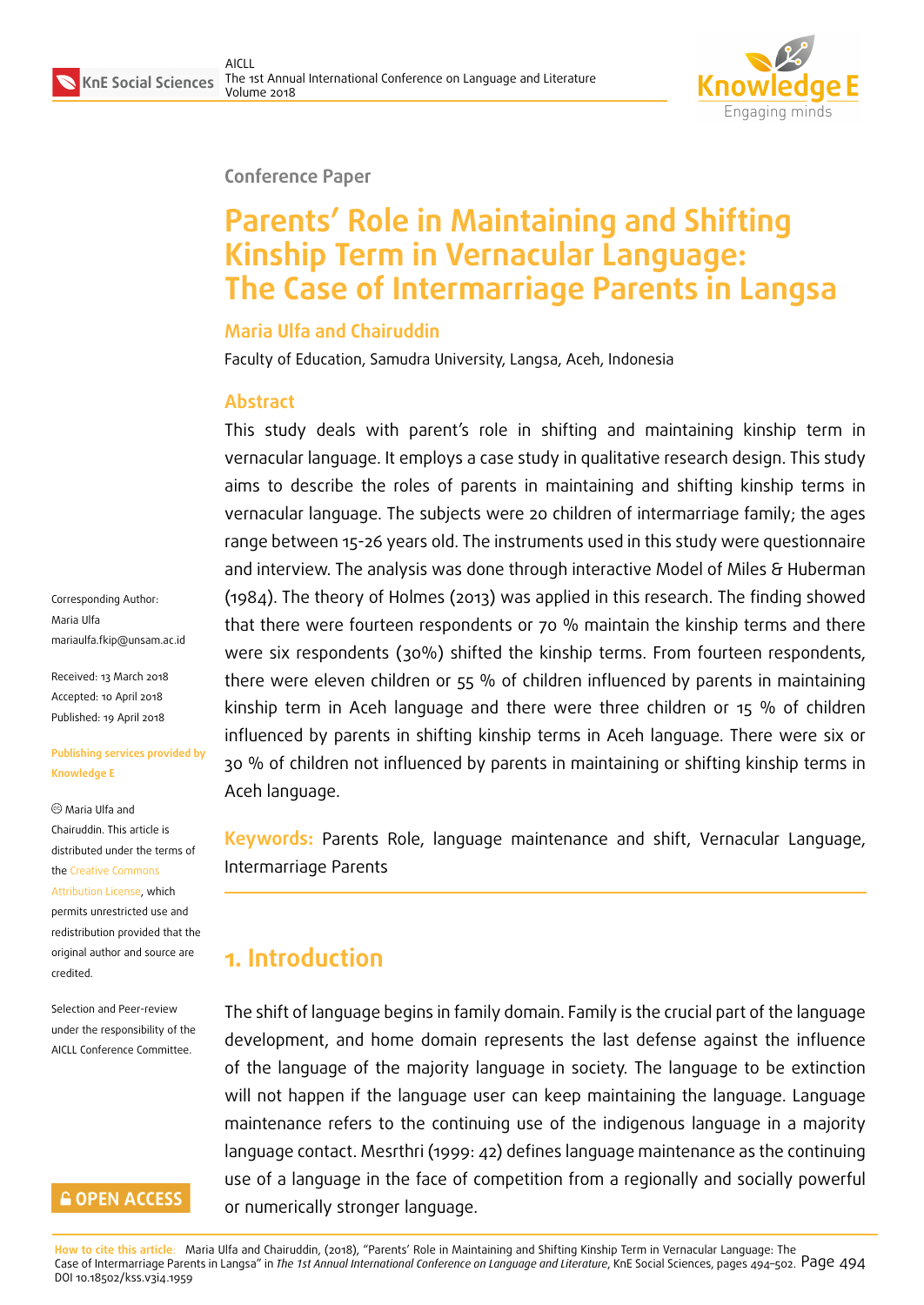Indonesia is one of the countries that has lots of varieties of ethnics, cultures and varieties of vernacular languages spread all over Indonesia. The varieties of ethnics group also spread in Langsa city. Langsa is a developing city that locates in Aceh province. Because of those varieties, two kinds of social interaction develop in Langsa. Interaction between the same ethnic or intra ethnic and interaction between different ethnic or interethnic happen in Langsa. The interaction between interethnic groups in Langsa potentially occur marriage between different ethnics. It is so called as intermarriage. Marriage between different ethnics group which has different language and culture is not as easiest as marriage with the same ethnic which has lots of things in common. It needs to assimilate one culture with another culture. The cultural assimilation, more commonly referred to acculturation, is the "process of change toward greater cultural similarity brought about by contact between two or more groups [8]. The cultural assimilation influences to the language use in family. According to Crsytal (2003), when one culture assimilates to another culture, the sequence of events affecting the endangered language seems to be everywhere. For example, the pheno[me](#page-8-0)non in small area in Langsa city can be the representation of the attitude of teenagers itself in using their vernacular language. The phenomenon of language shift and language maintenance also occurs in Aceh language. Aceh language is the primary communication tool among Aceh language users. This language is used in all aspects of the lives and livelihoods of Acehnese as their mother tongue. This language serves as a means of communication within the family, daily life, religion, civilization, education and teaching, government, commerce, greetings between members of one family and another family and culture.

Related to the phenomenon and theory that occurs in Acehnese family, researchers need to do more deeply research about the parent's role in shifting and maintaining a vernacular language in third generation and how the way they used the language.

### **2. Literature Review**

Language shift and language maintenance are like two sides of coin. Language maintenance is a situation in which the language maintains its vitality, even under pressure (Batibo, 2005:102). On the contrary, if one does not keep maintain the language, it is possible that language shift takes place. Language maintenance and Language shift are parts of language planning, which most clearly illustrate as the full complexity of societal phenomena. Language planning refers to deliberate efforts to influence the behavior of others with respect to the acquisition, structure, or functional allocation of their codes. Jernudd & Dass Gupta (in Fishman, 1972: 186) state that the study of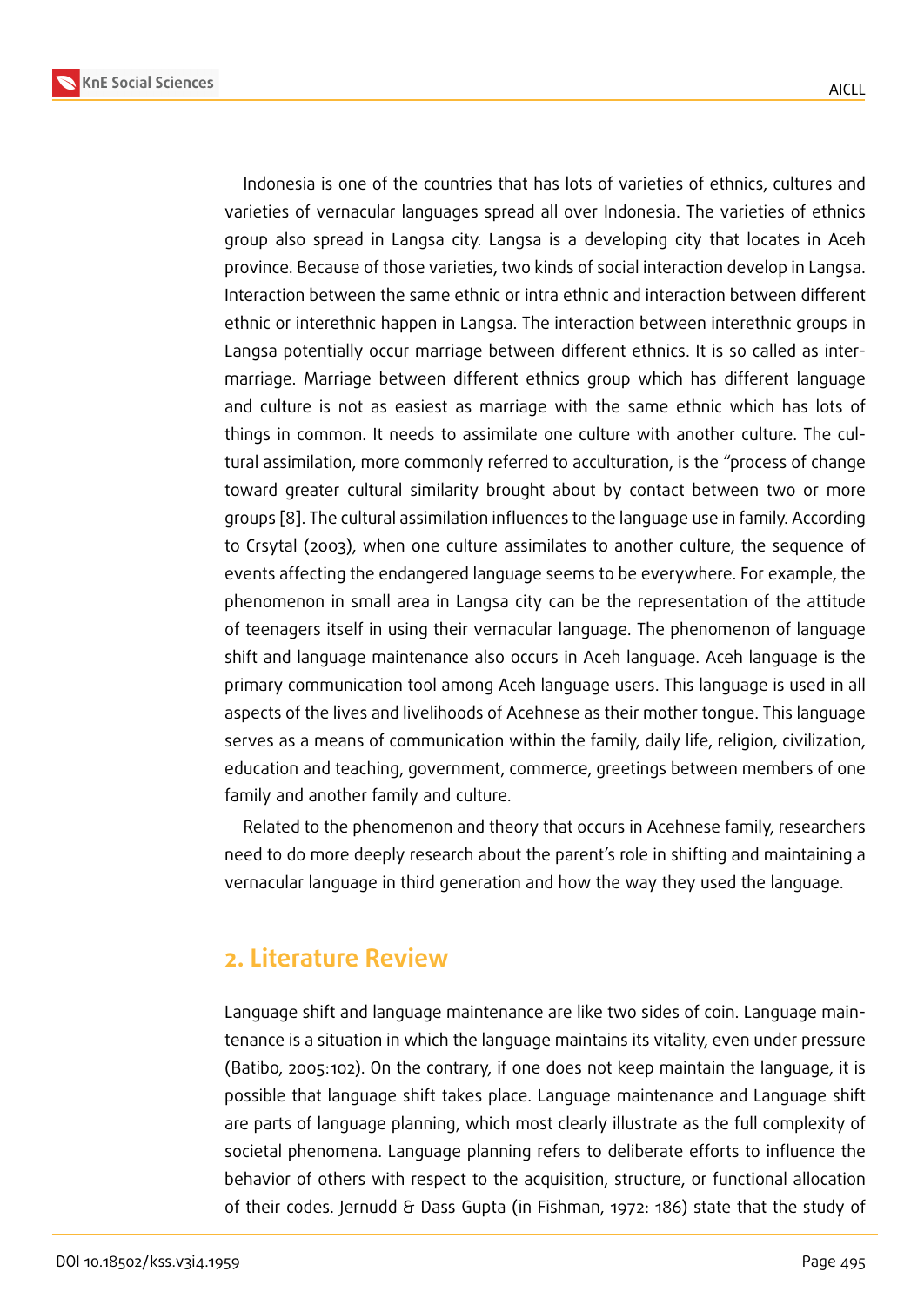

language planning is the study of organized efforts to find solution to societal language problems. One of the language problems is language shift and the solution of societal problem is language maintenance.

## **3. Kinship Term**

In addressing terms in Acehnese, society is divided into four terms, namely: kinship terms, customs terms, religious term, and office terms. Kinship terms include the relationship by blood or marriage. In this study the researchers focus on the use of kinship terms in Aceh language. There are more than thirty kinds of Kinship Term in Aceh language as stated below:

### **4. Research Method**

This study is a case study research design. According to Bogdan & Biklen (1992: 62) the case study is a detailed examination of one setting or a single subject, a single depository of documents or one particular even.

### **4.1. Respondent**

The subjects in this study were twenty children from Acehnese family in Langsa. (as third generation) and age of the subjects were about 15-25 years old.

### **4.2. Instrument**

The instruments of this research were observation, questionnaire and interview.

### **4.3. Procedure**

Data were collected by observation, questionnaire and in-depth interview to children in age 15-26 years old. The steps are:

- 1. The researcher had prepared and clarified the questions to find a deep answer from the informant by using the informant's answer in the first question.
- 2. Then, the researcher transcribed the data from the interview.
- 3. Finally, the researcher analyzed the data from the questionnaire and from transcribes the interview data.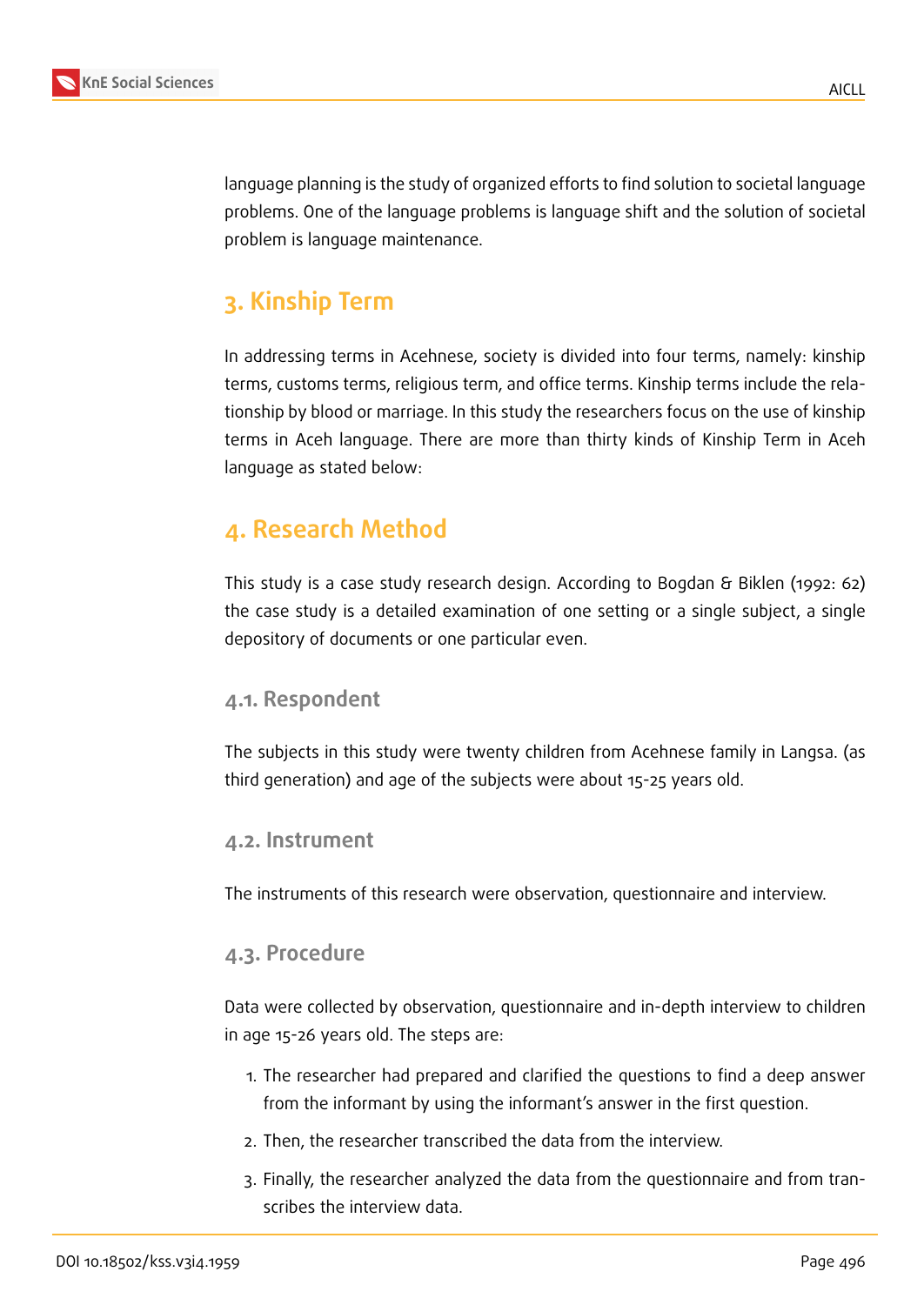| No             | Using                                            | Kinship terms                                                         |
|----------------|--------------------------------------------------|-----------------------------------------------------------------------|
| 1              | Son                                              | Gam, Agam, amponi, Said                                               |
| $\overline{2}$ | Daughter                                         | Nong, Inong                                                           |
| 3              | Grandchildren (boys/girls)                       | Name, Nyak+name, Nyak+agam/inong                                      |
| 4              | Younger brother/youngest brother                 | Name, Adek, dek+ name, dek gam                                        |
| 5              | Younger sister/youngest sister                   | Dek, dek + name                                                       |
| 6              | Elder sister                                     | kak, kak +name, cutda, cutti, cupo                                    |
| 7              | <b>Elder Brother</b>                             | bang, bang +name, cut bang                                            |
| 8              | Wife                                             | ma siinong/ siagam, adek ma+ name of<br>eldest child, only name, gata |
| 9              | Husband                                          | Abang, cutbang, bang+name, yahsi gam, yah<br>siinong, bapakjih        |
| 10             | Husband of elder sister/brother                  | bang, bang+ name, polem/kak, kak +name,<br>cut da                     |
| 11             | Husband of younger or youngest<br>sister/brother | Dek, dek + name                                                       |
| 12             | Wife of elder sister/brother                     | kak, kak+name                                                         |
| 13             | Wife of younger or youngest sister/brother       | Name                                                                  |
| 14             | Elder sister of wife/husband                     | kak, kak +name, cuda, cutkak/bang,<br>bang+name, cut bang             |
| 15             | Younger(est) of wife/husband                     | Dek, dek + name, only name                                            |
| 16             | Mother of mother                                 | makha, nenek, maknek, misyik, nek                                     |
| 17             | <b>Father of Mother</b>                          | Nektu, syik, abusyik, yahnek                                          |
| 18             | <b>Biological Mother</b>                         | Ma(k), Um(mi), Nyak, Bunda                                            |
| 19             | <b>Biological Father</b>                         | Ayah, Abu, Abi, Abah, Bapak                                           |
| 20             | Younger/youngest brother of father               | yah cut, yahbit, yahcek, yahngah, apa,                                |
| 21             | Elder brother of father                          | abuwa, pakwa                                                          |
| 22             | Elder sister of father                           | ma cut, teh, mak lot                                                  |
| 23             | Younger/youngest sister of father                | ma cut, teh, cut ma                                                   |
| 24             | Elder sister of Mother                           | mawa, Miwa, Nyakwa                                                    |
| 25             | Younger/youngest sister of Mother                | ma(k) cek, cecek, cek +name                                           |
| 26             | Elder brother of Mother                          | Ayah wa, abuwa, wa                                                    |
| 27             | Younger /youngest brother of mother              | yah cut, Pa cut, apa, pakcek, cek +name                               |
| 28             | Mother of father                                 | Nek, Misyik                                                           |
| 29             | Father of father                                 | nek, nektu, yahnek, Abunek, Abu                                       |
| 30             | Name self                                        | Lon, long, kee, Ulon, ulontuan, name of self                          |

TABLE 1: Kinship terms in Aceh language.

### **4.4. Data analysis**

The data were done through interactive Model of Miles & Huberman (1984: 23). The data from questioner and interview were analysed through the following two procedures: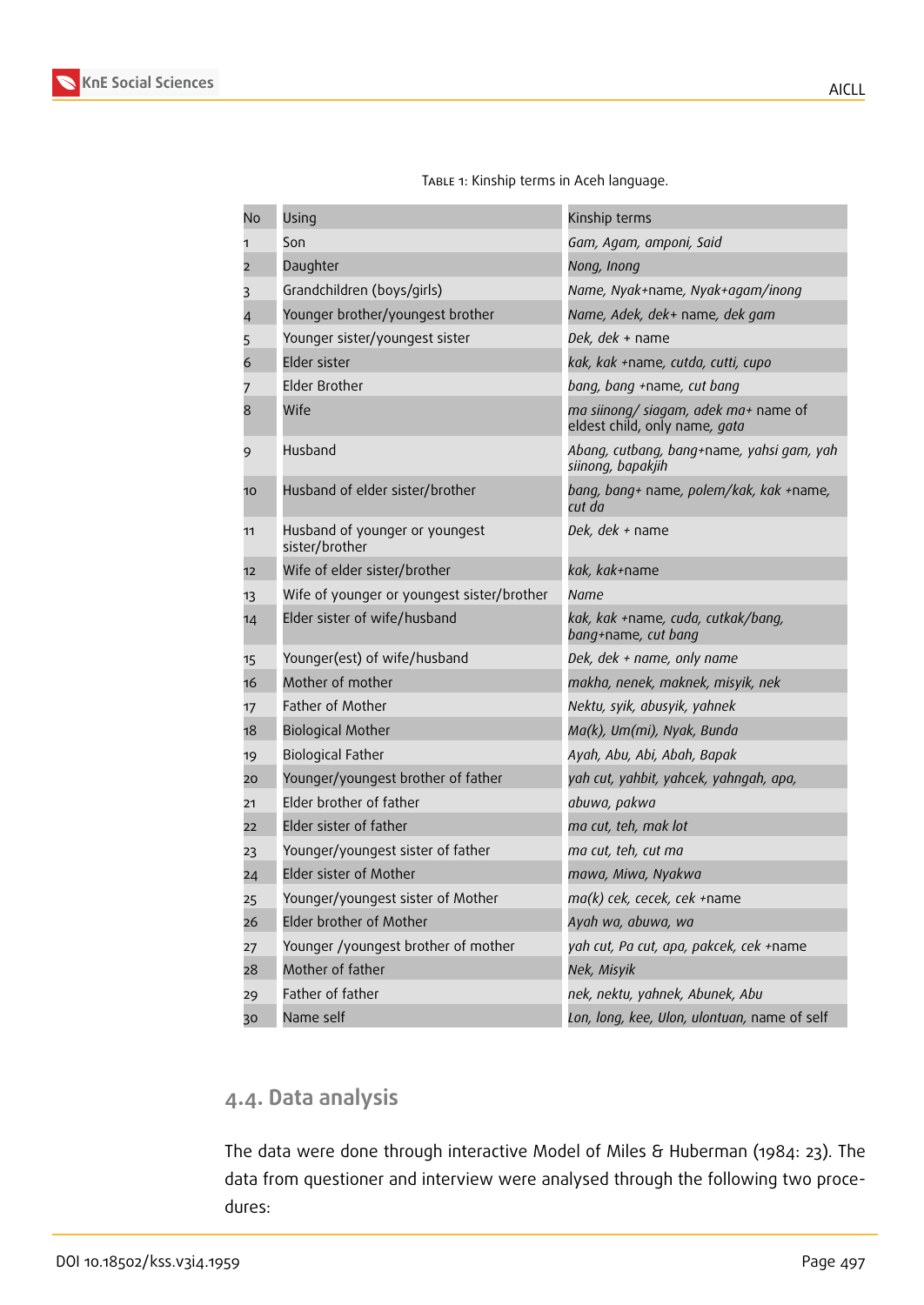The first procedure of data collection is questioner. The data from the questionnaire is analyzed through these following steps:

- 1. Data reduction: identification the factors that influencing language Maintenance of addressing term in Acehnese young generation intermarriage family and the patterns of the language use.
- 2. Data Display.
- 3. Verification and conclusion.

Next, the second procedure is getting the data from interview through the following steps

- 1. Transcribe the data from audio recorder
- 2. Classify Data transcription
- 3. Verify the pattern of language maintenance in intermarriage family
- 4. Conclude the reasons of the Acehnese children in Langsa.

### **5. Discussion**

Parents have very big role toward children language acquisition. According to Holmes (2003) in addressing or referring member in family the terminology that language can identify the social background of the family. Parent's education may describe social background of family. The table below showed parents education background in intermarriage family in Langsa.

Educational level of parents will influence the development of children. Scotton (2006: 201) stated that the social class and education level of parents often play decisive role. In some families of middle class, children seldom show formal respects and deference to their elder and when they grow up, they replace the child – parent relationship with one of equals or near equals.

Parents take important roles in maintaining the kinship terms as well as shifting them, below is a chart of the parents' role that influence the maintenance and shift of kinship terms in intermarriage family which is analyzed from twenty respondents.

The figure above shows that there were fifty five percent of children influenced by parents in maintaining the kinship terms. There were ten percents of children influenced by parents in shifting the kinship terms. And there were thirteen percent not influenced by parents in maintaining or shifting the kinship terms. There were fifty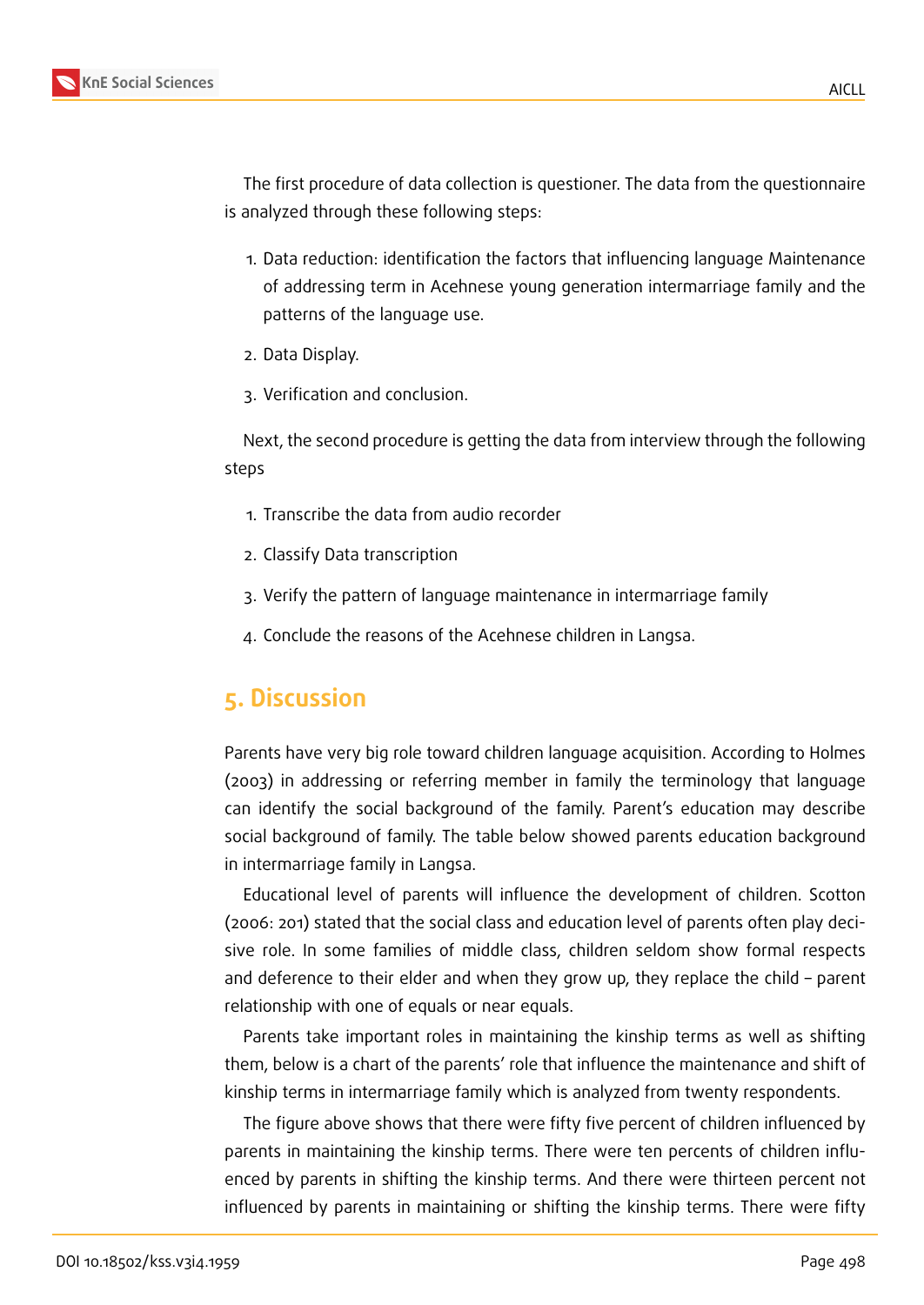

|                   |                       | <b>Parents tribe</b> |                            | Language Use |           | <b>Parents Education</b> |                |
|-------------------|-----------------------|----------------------|----------------------------|--------------|-----------|--------------------------|----------------|
|                   |                       | Father               | Mother                     | Father       | Mother    | Father                   | Mother         |
|                   | R <sub>3</sub>        | Acehnese             | <b>Batak</b>               | <b>AL</b>    | BL+IL     | D <sub>3</sub>           | D <sub>3</sub> |
|                   | R <sub>8</sub>        | Acehnese             | Javanese                   | <b>AL</b>    | $JL+IL$   | <b>SLTP</b>              | <b>SLTP</b>    |
|                   | <b>R10</b>            | Acehnese             | <b>Batak</b><br>Mandailing | AL           | BL+IL     | <b>SMP</b>               | <b>SMEA</b>    |
| <b>Maintain</b>   | R <sub>13</sub>       | Padangnese           | Acehnese                   | <b>AL</b>    | <b>AL</b> | S <sub>1</sub>           | <b>SMP</b>     |
| <b>Completely</b> | R <sub>16</sub>       | Padangnese           | Acehnese                   | IL           | <b>AL</b> | S <sub>1</sub>           | S <sub>1</sub> |
|                   | <b>R<sub>17</sub></b> | Bataknese            | Acehnese                   | <b>BL</b>    | <b>AL</b> | SMA                      | D <sub>3</sub> |
|                   | <b>R<sub>18</sub></b> | Javanese             | Acehnese                   | AL           | AL        | <b>SD</b>                | SD             |
|                   | R <sub>1</sub>        | Acehnese             | Javanese                   | $AL+IL$      | $JL+IL$   | SMA                      | SMA            |
| <b>Maintain</b>   | R <sub>5</sub>        | Acehnese             | Javanese                   | AL+IL        | $JL+IL$   | S <sub>1</sub>           | S <sub>1</sub> |
| <b>Partly</b>     | R <sub>6</sub>        | Acehnese             | Javanese                   | $AL + IL$    | $JL+IL$   | S <sub>1</sub>           | SMA            |
|                   | R <sub>7</sub>        | Acehnese             | Malay                      | $AL + IL$    | IL        | <b>SMA</b>               | S <sub>1</sub> |
|                   | R <sub>9</sub>        | Acehnese             | Padangnese                 | $AL + IL$    | IL        | SMA                      | SMA            |
|                   | <b>R<sub>19</sub></b> | Malay                | Acehnese                   | $PL+JL$      | AL+IL     | <b>SD</b>                | SMA            |
|                   | <b>R20</b>            | Malay                | Acehnese                   | PL+IL        | AL+IL     | <b>SD</b>                | <b>SMP</b>     |
|                   | R <sub>2</sub>        | Acehnese             | Javanese                   | IL           | $JL+IL$   | <b>SD</b>                | <b>SD</b>      |
|                   | R <sub>4</sub>        | Acehnese             | Javanese                   | $JL+IL$      | $JL+IL$   | <b>SMA</b>               | <b>SD</b>      |
| <b>Shift</b>      | R <sub>11</sub>       | Padangnese           | Acehnese                   | PL+IL        | IL        | S <sub>1</sub>           | S <sub>1</sub> |
|                   | <b>R12</b>            | Javanese             | Acehnese                   | $JL+IL$      | $JL+IL$   | <b>SMP</b>               | <b>SMP</b>     |
|                   | R <sub>14</sub>       | Padangnese           | Acehnese                   | PL+IL        | PL+IL     | S <sub>1</sub>           | <b>SMEA</b>    |
|                   | R <sub>15</sub>       | Padangnese           | Acehnese                   | PL+IL        | IL        | <b>SMA</b>               | S <sub>1</sub> |

Table 2: Parent's Education Background.



**Figure** 1: Parents Role.

five percent of children who were influenced by parents' role above were divided into the role of parents in Acehnese fathers and the role of parents in Acehnese mothers, the table of percentage of children from AF-NAM and AM-NAF as shown below:

The above table shows that there were 25 % of children whose Acehnese father and Non-Acehnese mother wereinfluenced by Acehnese father in maintaining the kinship terms completely and partly. It was shown by five respondents below: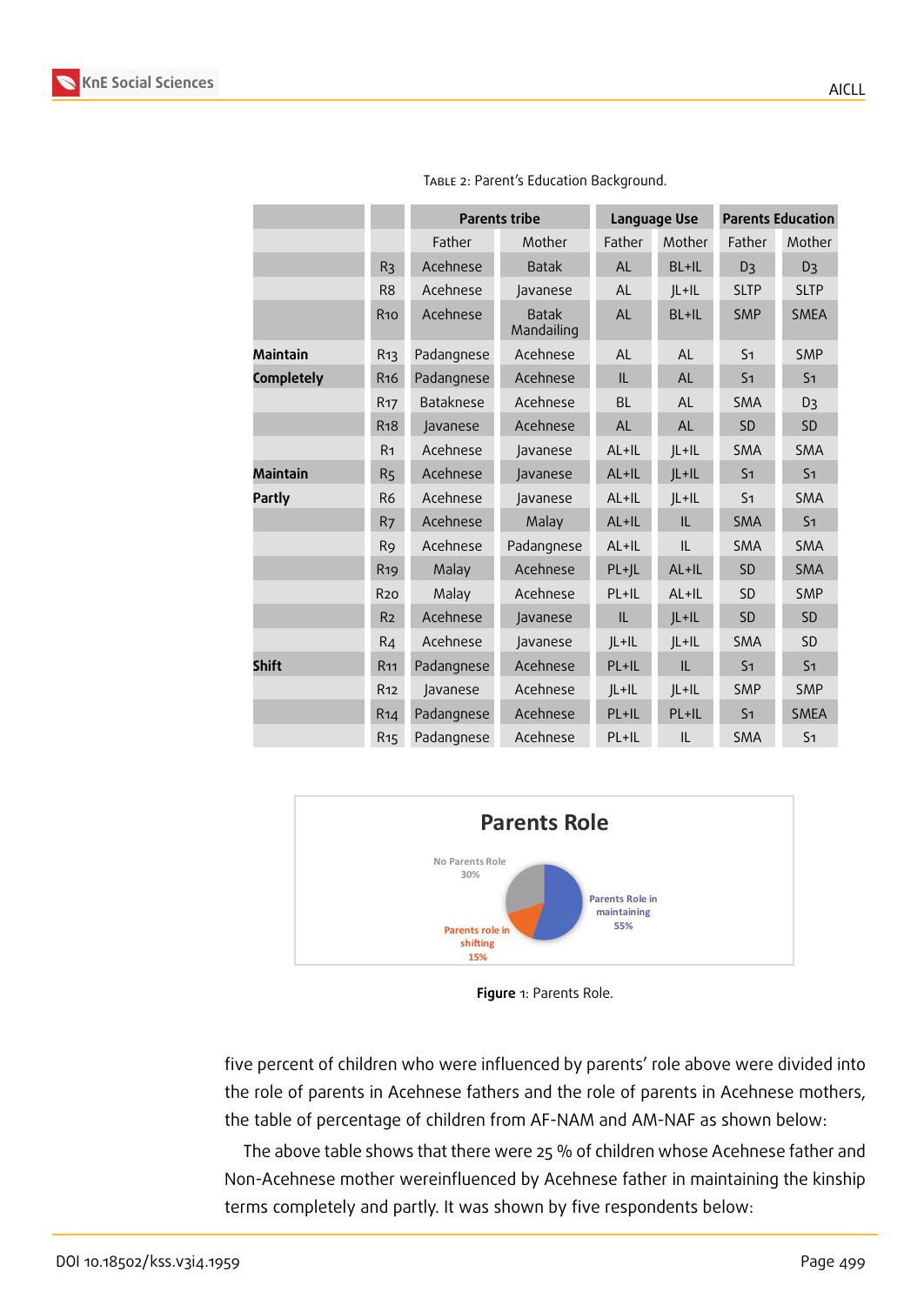

Table 3: The role of AF-NAM and AM-NAF in maintaining the kinship terms in completely and partly in Aceh language.

R3*: Ada yang bilang, itu panggilnya Abua*, *itu panggil nya pakcik (someone told me, to call Abua, to call pakcik)*

*………………………………*

*: Abi kak* (father)

R8*: Pertama-tama dari saudara abang sepupu, kakak sepupu, terus, emmmm… Ayah pun nyuruh panggelnya Yahwa* (first, I heard from my cousin, then, emmmm my father asks me to call Yahwa*)*

*R1: memang dah dari kecil, memang kek gitu dah dari dulu kayak gitu, Ayah yang ajarin* (since I was a kid, I was taught by father)

R7: *saudara mamak dari mamak bilang, saudara Ayah dari Ayah (to mother's* relatives are told by mother, and to father relatives are told by father)

R9*: Bapak yang nyuruh…. kakak ayah bilangnya nyakwa ya..,kalau abang Ayah panggel Abua* (I was asked by father, the elder sister of father is called nyakwa and the elder brother of father is called *Abua*).

There were 10 % of children whose Acehnese father and Non-Acehnese mother were influenced by both of Acehnese father and Non-Acehnese mother in maintaining the kinship terms completely and partly. It was shown by two respondents below:

R10: *Dua-dua lah kak, ikut tutur Aceh kata mamak* (both of father and mother, we follow Acehnese language)

R5: *ya.. mamak dari ayah trus mamak kasi tau sama kami* (yes*…*mother knows from father, then mother told to us).

There were 20 % of children whose Acehnese mother and Non-Acehnese father were influenced by Acehnese mother in maintaining the kinship terms in Aceh language. It was shown by four respondents below:

R16: *Mamak……….*

*…………………….*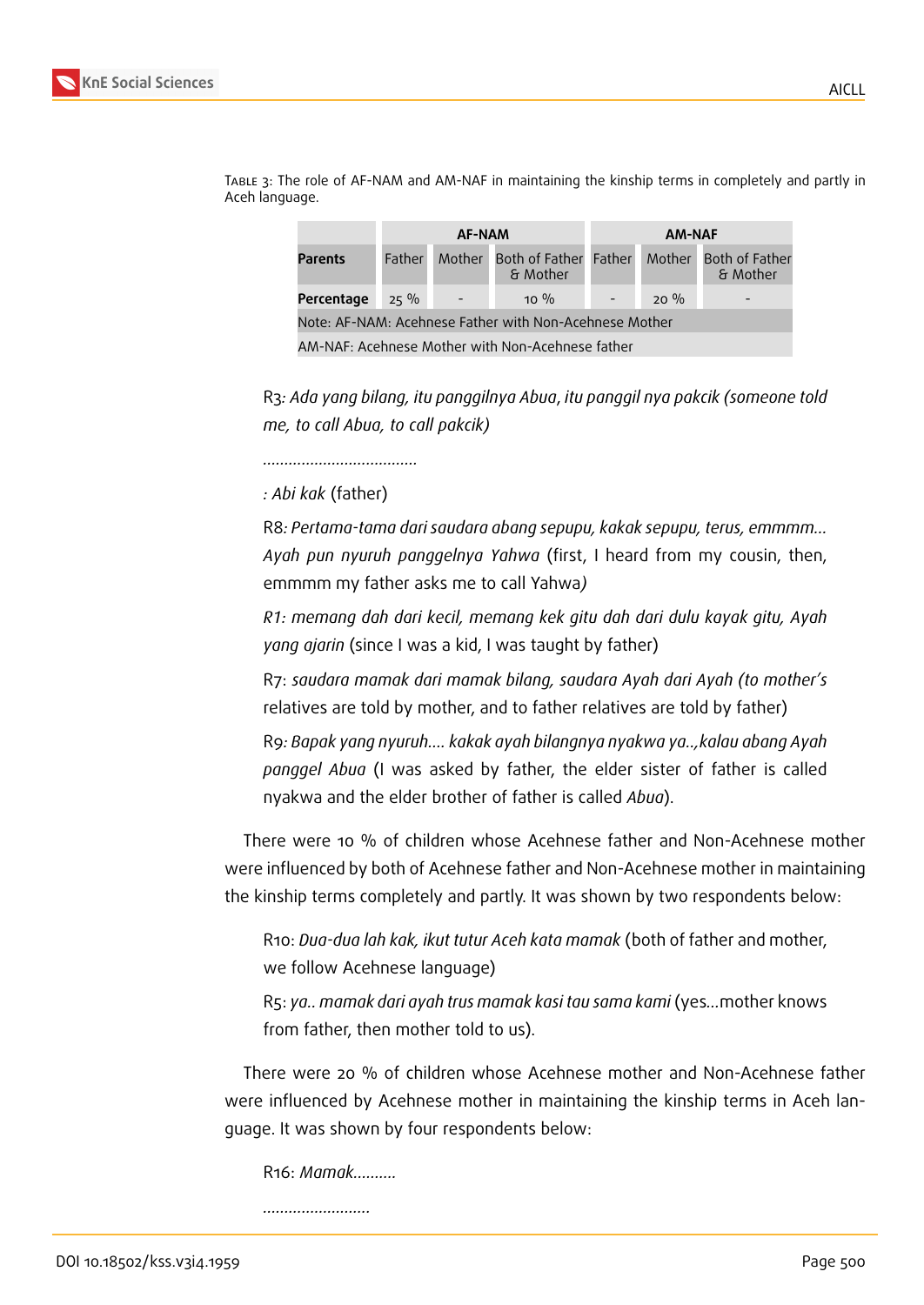

*nurul ada miwa, salam dulu (Nurul, this is Miwa,)*

*R17: mamak yang nyuruh tapi gk dipaksa, Cuma dibilang cara manggilnya aja* (mother asked me but not forced, just told to me how to call it)

R19: *Nyo paknek keuhnyoe, masak kah hana katuri! salami lee* (this is your *paknek* (grandfather), why you don't know him!)

R20: *dari mamak* (from mother*)*

The 15 % of children who were influenced by parents' role and they shift the kinship terms above into the role of parents in Acehnese fathers and the role of parents in Acehnese mothers. The table of percentage of children from AF-NAM and AM-NAF is shown below:

Table 4: The role of AF-NAM and AM-NAF in shifting the kinship terms in Aceh language.

|                | AM-NAF                   |        |                            |  |  |
|----------------|--------------------------|--------|----------------------------|--|--|
| <b>Parents</b> | Father                   | Mother | Both of Father &<br>Mother |  |  |
| Percentage     | $\overline{\phantom{a}}$ | $5\%$  | $5\%$                      |  |  |

From three respondents; R11, R14, R15, who shift the kinship terms, most of them were from Acehnese Mother and Non-Acehnese Father intermarriage couple. From the result of the interview, only two respondents were instructed by their mother to use Indonesia language in addressing their family member, for example:

R11: "*mamak sama ayah nyuruh k*ak" (My Mother and May father asked me)

R14: "*gak tau, udah kek itu panggelnya.. emmm...sodara kami kek gitu jugak, ikot sodara kadang ada jugak" (I don't know, that has been common term, emmm… our siblings also have the same kinship term. Maybe I imitate my sibling.)*

R15: *"iky, salam dulu nah Oom ni adek mamak ini". (Iky.. please give honor to your uncle, he is my young brother)*

From the result of the interview, it shows that one of them was influenced by the environment in using kinship terms in Indonesia Language and others were given instruction from their parents.

### **6. Conclusions**

It is concluded that Acehnese father is mostly influenced by Aceh language in maintaining kinship terms. Furthermore, several respondents found that Acehnese father